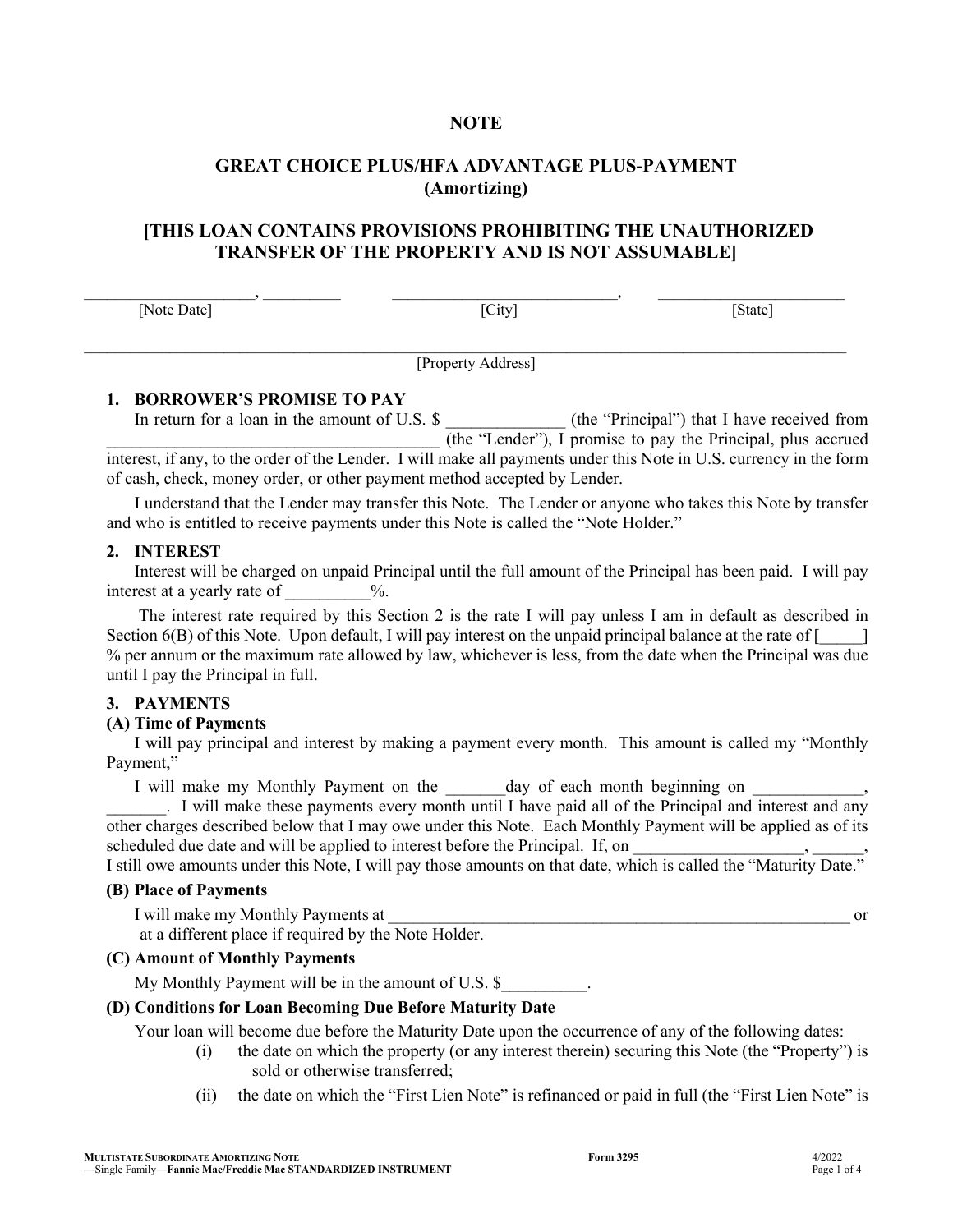a loan made by the first lien lender to me under a first lien note and a security instrument on the Property dated the same date as this Note); or

- (iii) the date on which the First Lien Note becomes due and payable for any reason.
- (iv) the date I cease to use the Property as my primary residence].

#### **4. BORROWER'S RIGHT TO PREPAY**

I have the right to make payments of principal at any time before they are due. A payment of principal only before it is due is known as a "Prepayment." When I make a Prepayment, I will notify the Note Holder in writing that I am doing so. I may not designate a payment as a Prepayment if I have not made all the Monthly Payments then due under this Note.

I may make a full Prepayment or partial Prepayments without paying a Prepayment charge. The Note Holder will use my Prepayments to reduce the amount of Principal that I owe under this Note. However, the Note Holder may apply my Prepayment to the accrued and unpaid interest, if any, on the Prepayment amount, before applying my Prepayment to reduce the Principal amount of the Note. If I make a partial Prepayment, there will be no changes in the due date or in the amount of my Monthly Payment unless the Note Holder agrees in writing to those changes.

#### **5. LOAN CHARGES**

If applicable law sets maximum loan charges, and that law is finally interpreted so that any interest or other loan charges collected or to be collected in connection with the loan exceed the permitted limits, then (a) any such loan charge will be reduced by the amount necessary to reduce the charge to the permitted limit, and (b) any sums already collected from me that exceeded permitted limits will be refunded to me. The Note Holder may choose to make this refund by reducing the Principal I owe under this Note or by making a direct payment to me. If a refund reduces Principal, the reduction will be treated as a partial Prepayment.

## **6. BORROWER'S FAILURE TO PAY AS REQUIRED**

#### **(A) Late Charges for Overdue Payments**

If the Note Holder has not received the full amount of any Monthly Payment by the end of 15 calendar days after the date it is due, I will pay a late charge to the Note Holder. The amount of the charge will be 5% of my overdue Monthly Payment. I will pay this late charge promptly but only once on each late payment.

#### **(B) Default**

I will be in default under this Note if:

- (i) I do not pay the full amount of each monthly payment on the date it is due;
- (ii) I do not pay the full amount of Principal and interest (if any) on the Maturity Date;
- (iii) I fail to comply with the terms of the "Security Instrument" (defined in Section 10 below) securing this Note; or
- (iv) I fail to comply with the terms of the First Lien Note or the mortgage, mortgage deed, deed of trust or security deed securing the First Lien Note.
- (v) I cease to use the Property as my primary residence.

#### **(C) Notice of Default**

If I am in default, the Note Holder may send me a written notice telling me that if I do not pay the overdue amount by a certain date, the Note Holder may require me to pay immediately the full amount of unpaid Principal and all the interest, if any, that I owe on that amount and other charges due under this Note (the "Default Balance"). That date must be at least 30 days after the date on which the notice is mailed to me or delivered by other means.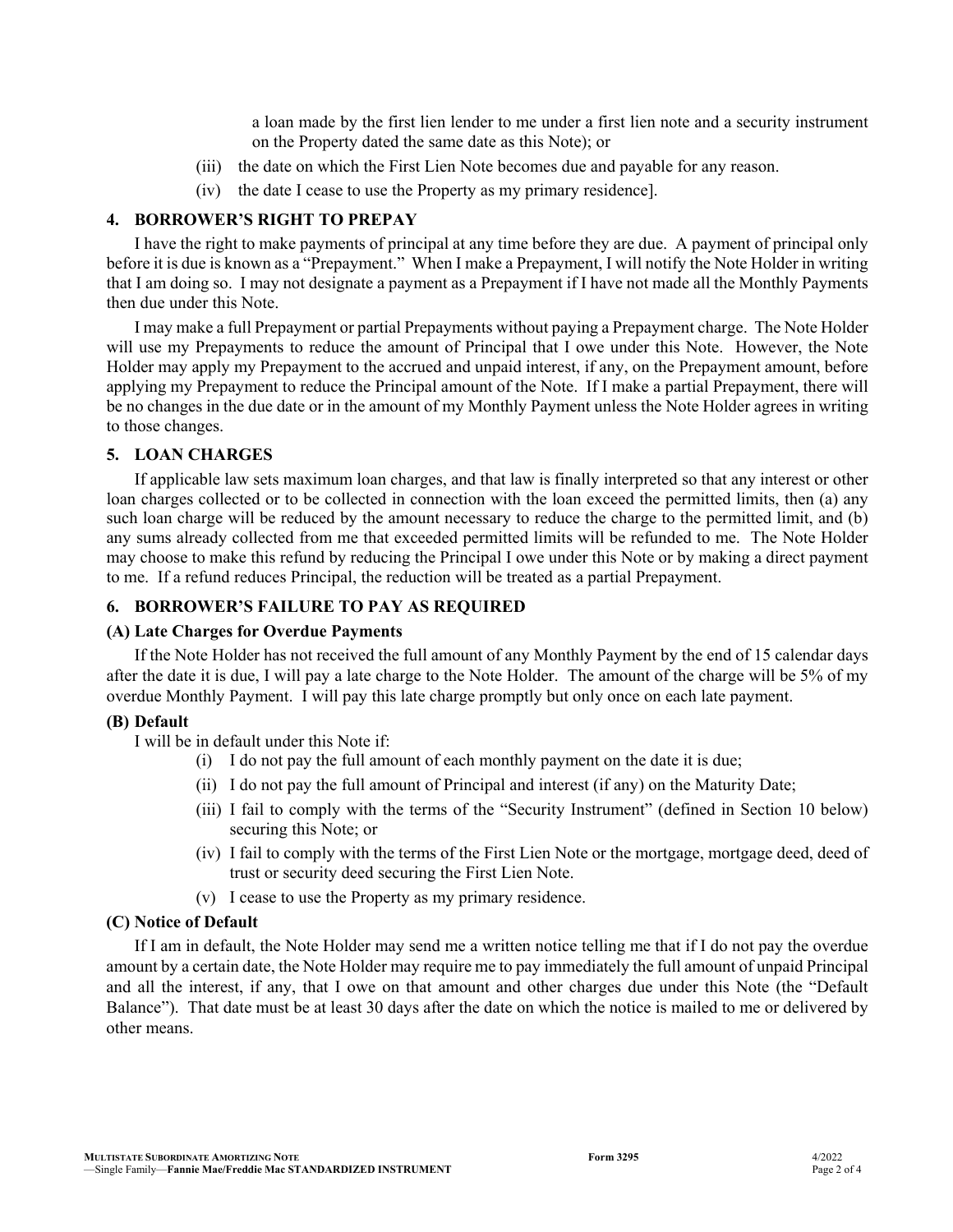#### **(D) No Waiver By Note Holder**

If I am in default and the Note Holder does not require me to pay the Default Balance immediately as described above, the Note Holder will still have the right to do so if I continue to be in default or if I am in default at a later time.

#### **(E) Payment of Note Holder's Costs and Expenses**

If the Note Holder has required me to pay the Default Balance immediately as described above, the Note Holder will have the right to be paid back by me for all of its costs and expenses in enforcing this Note to the extent not prohibited by applicable law. Those expenses include, for example, reasonable attorneys' fees and costs.

## **7. GIVING OF NOTICES**

#### **(A) Notice to Borrower**

Unless applicable law requires a different method, any notice that must be given to me under this Note will be given by delivering it, or by mailing it by first class mail, to me at the Property Address above or at a different address if I give the Note Holder a notice of my different address. I will promptly notify the Note Holder of any change to my physical address and of any change to my mailing address. Unless applicable law requires otherwise, notice may instead be sent by e-mail or other electronic communication if agreed to by me and the Note Holder in writing and if I have provided the Note Holder with my current e-mail address or other electronic address. If I have agreed with the Note Holder that notice may be given by e-mail or other electronic communication, I will promptly notify the Note Holder of any changes to my e-mail address or other electronic address.

#### **(B) Notice to Note Holder**

Any notice that I must give to the Note Holder under this Note will be delivered by first class mail to the Note Holder at the address stated in Section 3(B) above or at a different address if I am given a notice of that different address.

#### **8. OBLIGATIONS OF PERSONS UNDER THIS NOTE**

If more than one person signs this Note, each person is fully and personally obligated to keep all of the promises made in this Note, including the promise to pay the full amount owed. Any person who is a guarantor, surety, or endorser of this Note is also obligated to do these things. Any person who takes over these obligations, including the obligations of a guarantor, surety, or endorser of this Note, is also obligated to keep all of the promises made in this Note. The Note Holder may enforce its rights under this Note against each person individually or against all of us together. This means that any one of us may be required to pay all of the amounts owed under this Note.

#### **9. WAIVERS**

I and any other person who has obligations under this Note waive the rights of Presentment and Notice of Dishonor. "Presentment" means the right to require the Note Holder to demand payment of amounts due. "Notice of Dishonor" means the right to require the Note Holder to give notice to other persons that amounts due have not been paid.

#### **10. SECURED NOTE**

In addition to the protections given to the Note Holder under this Note, a Mortgage, Mortgage Deed, Deed of Trust, or Security Deed (the "Security Instrument"), dated the same date as this Note, protects the Note Holder from possible losses that might result if I do not keep the promises that I make in this Note. That Security Instrument also describes how and under what conditions I may be required to make immediate payment of all amounts I owe under this Note. Some of those conditions are described as follows:

If all or any part of the Property or any Interest in the Property is sold or transferred (or if Borrower is not a natural person and a beneficial interest in Borrower is sold or transferred) without Lender's prior written consent,